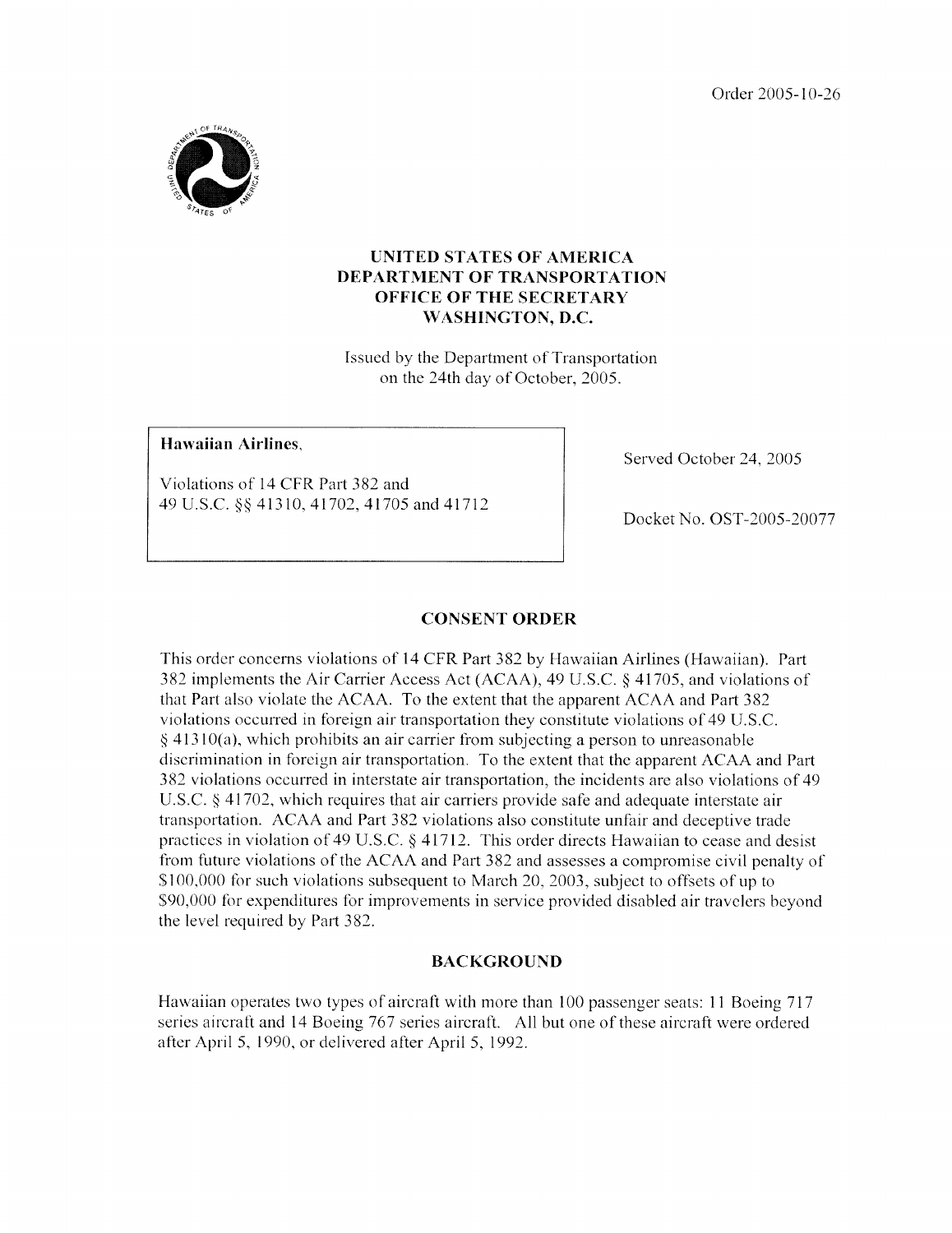The investigation resulting in the instant consent order began when staff from the Department of Transportation's Office of the Assistant General Counsel for Aviation Enforcement and Proceedings (Enforcement Office) made a series of telephone calls to Hawaiian's reservations center and inquired as to whether Hawaiian:  $(1)$  has movable aisle armrests on its B-717 and B-767 aircraft, (2) provides requested seating to accommodate passengers with disabilities who self identify as having a disability, and (3) has a designated space to stow a passenger's standard-size folding wheelchair in the cabin on its aircraft.<sup>1</sup> These telephone calls were prompted by several consumer complaints filed with the Enforcement Office.

In response to the inquiry regarding movable aisle armiests, Hawaiian's reservations agents provided inconsistent, incorrect andor incomplete information that suggested that Hawaiian's aircraft did not have the required number of movable aisle armrests on either its B-717 or B-767 aircraft. In response to inquiries regarding seating accommodations, several Hawaiian agents refiised to assign seats held for frequent flyers and full-fare passengers to accommodate passengers who identified themselves as having a disability on the basis that such seats were not available to members of the general passenger population. In response to the question regarding the stowage of personal wheelchairs, almost all of the Hawaiian agents explained that in-cabin wheelchair stowage was not possible and that Hawaiian checks all passengers' wheelchairs at the gate.

Subsequently, the Enforcement Office requested written information from Hawaiian regarding the existence and location of moveable aisle armrests, its policies on seating accommodations for passengers with disabilities, and the availability of in-cabin stowage space for a standard-size folding wheelchair. Hawaiian responded to this office, stating that, as required, at least half of the aisle seats have movable armiests on all of its aircraft. With regard to in-cabin wheelchair stowage, Hawaiian initially stated, "[all1 Hawaiian Airlines' aircraft have a closet in the cabin which allows the stowage of one folding wheelchair." Approximately a month later, Hawaiian retracted this blanket statement and explained that its B-7 17 aircraft do not have closets, but that Hawaiian had begun to stow passenger's wheelchairs on top of passenger seats. With regard to its B-767 aircraft, Hawaiian indicated that they have stowage closets but acknowledged that the closets would not accommodate a standard-size folding wheelchair as defined in enforcement case precedent.<sup>2</sup>

Based on this information, the Enforcement Office sent Hawaiian a formal investigation letter to which it responded, along with a follow up request for more infonnation on Hawaiian's practiccs rcgarding in-cabin stowage of passengers' folding wheelchairs and seating accommodations for passengers with disabilities. With regard to movable armrests, Hawaiian reaffirmed its earlier assertions that more than half of the aisle seats on its B-717 and B-767

<sup>&</sup>lt;sup>1</sup> Specifically, in November 2002, March 2003, and May 2003, staff from the Enforcement Office made test calls to IIawaiian's reservation agents requesting information on the availability of in-cabin stowage space for a passenger's standard-size folding wheelchair and seats with moveable armrests. In June 2004, additional test calls were made regarding the availability of seats with moveable armrests. Test calls involving seating assignments for passengers with disabilities were made in July 2003 and July 2004.

<sup>&</sup>lt;sup>2</sup> The following dimensions characterize a standard-size wheelchair when folded: 13 inches wide by 36 inches high by  $42-50$  inches long.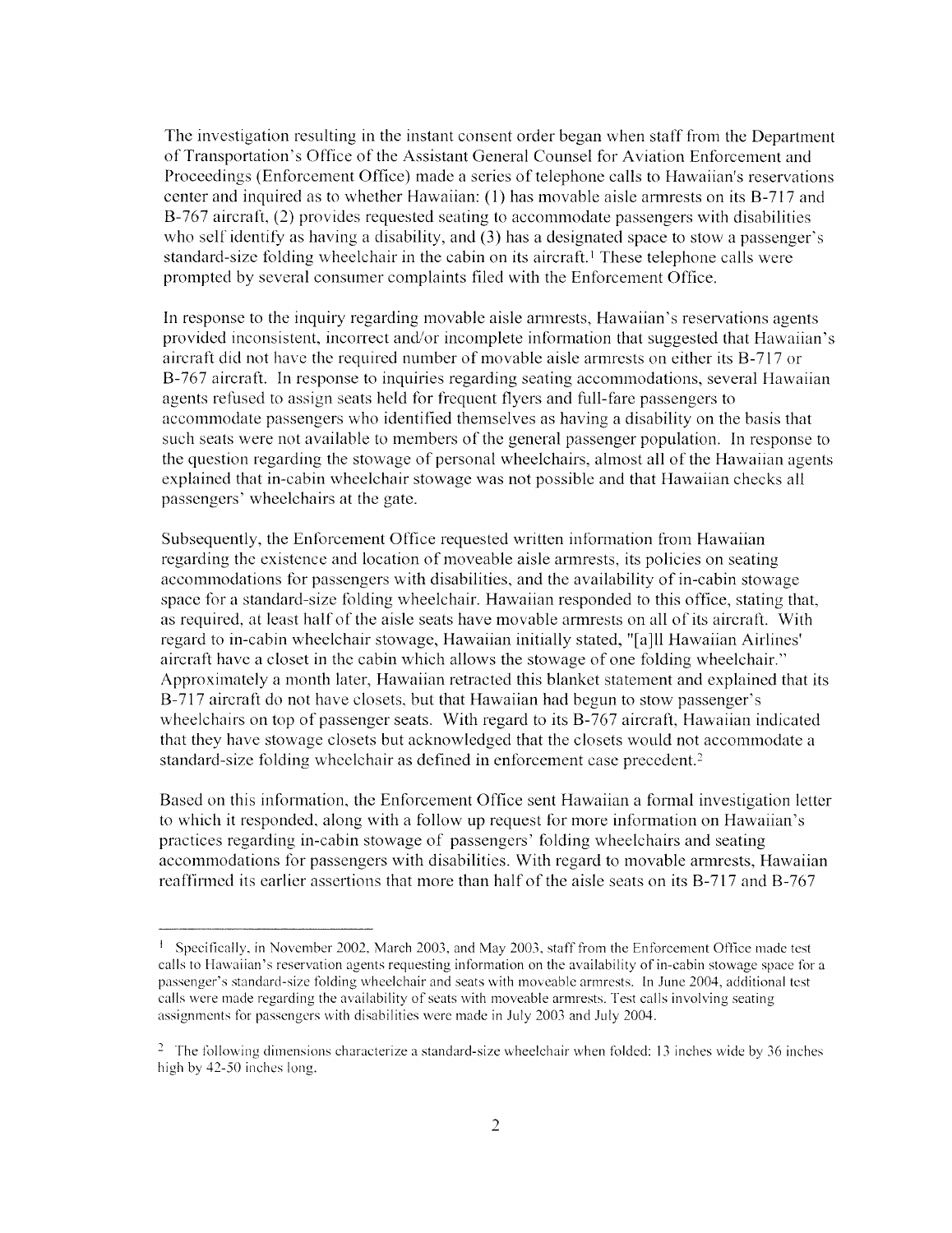aircraft have movable armetsts.<sup>3</sup> Hawaiian stated that the misinformation provided by its reservations agents was the result of individual training deficiencies. As a remedy, Hawaiian states that since August 1, 2003, it routinely conducts test calls to its reservations center to evaluate compliance with disability-related issues, and it also provides briefings for agents and supcrvisors on the topic of handling requests from passengers who "self identify" as needing disability-related accommodations.

With regard to seating accommodations, Hawaiian states that it does not provide advance seating assignments to passengers on its B-717 aircraft but does pre-board passengers with disabilitics With regard to seating accommodations on its B-767 aircraft, Hawaiian asserts that it uses the priority seating method.<sup>4</sup> Hawaiian provided evidence that its seating accommodation policies on both its B-717 and B-767 aircraft were in compliance with Department rules. Hawaiian asserts that the misinformation given by its reservations agents in response to test calls by Enforcement Office employees resulted from individual training issues. It demonstrated that it had taken the following steps to remedy such issues:  $(1)$ reiterated to its employees the need to use the information in Sabre, its reservation system, to properly assist passengers with disabilities; (2) relocated sane of the disability-related information in the Sabre system to make it easier to access; (3) conducted and continues to conduct internal test calls to its reservation agents to observe compliance with the seating accommodation requirements; and (4) established a process to notify the appropriate training inanager when test calls reveal that an agent is unfamiliar with the seating accommodations requirements.

With regard to in-cabin wheelchair stowage, Hawaiian responded that its B-717 and B-767 aircraft had space to stow passengers' wheelchairs in overhead bins and under seats. Hawaiian explained that closet space for stowage of'wheelchairs was not available on either its B-717 or B-767 aircraft since its B-717 fleet was delivered without wheelchair stowage closets and the closets in its B-767 fleet contain mounted emergency equipment required by the Federal Aviation Administration (FAA) that would preclude the stowage of wheelchairs. After receiving approval from the FAA on July 21, 2003, Hawaiian instituted a system whereby passengers' wheelchairs that do not fit in overhead bins or under seats are placed into canvas bags and strapped on top of passenger seats for stowage. Under the system implemented by Hawaiian, the dimensions of the wheelchairs originally requested by Hawaiian and approved by the FAA for the wheelchair bag stowage system were 14 inches in width, 39 inches in height and 35 inches in length.<sup>5</sup> As a result, it is the Enforcement Office's position that none of Hawaiian's B-717 and B-767 aircraft had space to stow a standard-size folding wheelchair. Hawaiian has since sought and, on August 19, 2004, received FAA approval to secure on a seat a wheelchair measuring 14 inches in width by 42 inches in height

<sup>&</sup>lt;sup>3</sup> Hawaiian provided specific seat numbers and drawings to support its assertions in this regard.

<sup>&</sup>lt;sup>4</sup> Hawaiian states that it began using the priority seating method, as described in 14 CFR 382.38, on its B-767 aircraft in 2002, which is the year that Hawaiian began operating those aircraft.

 $5$  At the time. Hawaiian's Sabre system contained the same dimensions of a wheelchair that can be carried in the cabin of Hawaiian's B-717 and B-767 aircraft. Those dimensions are inconsistent with the dimensions of a standard-size tblding wheelchair as defined in enforcement orders. See, footnote *2.*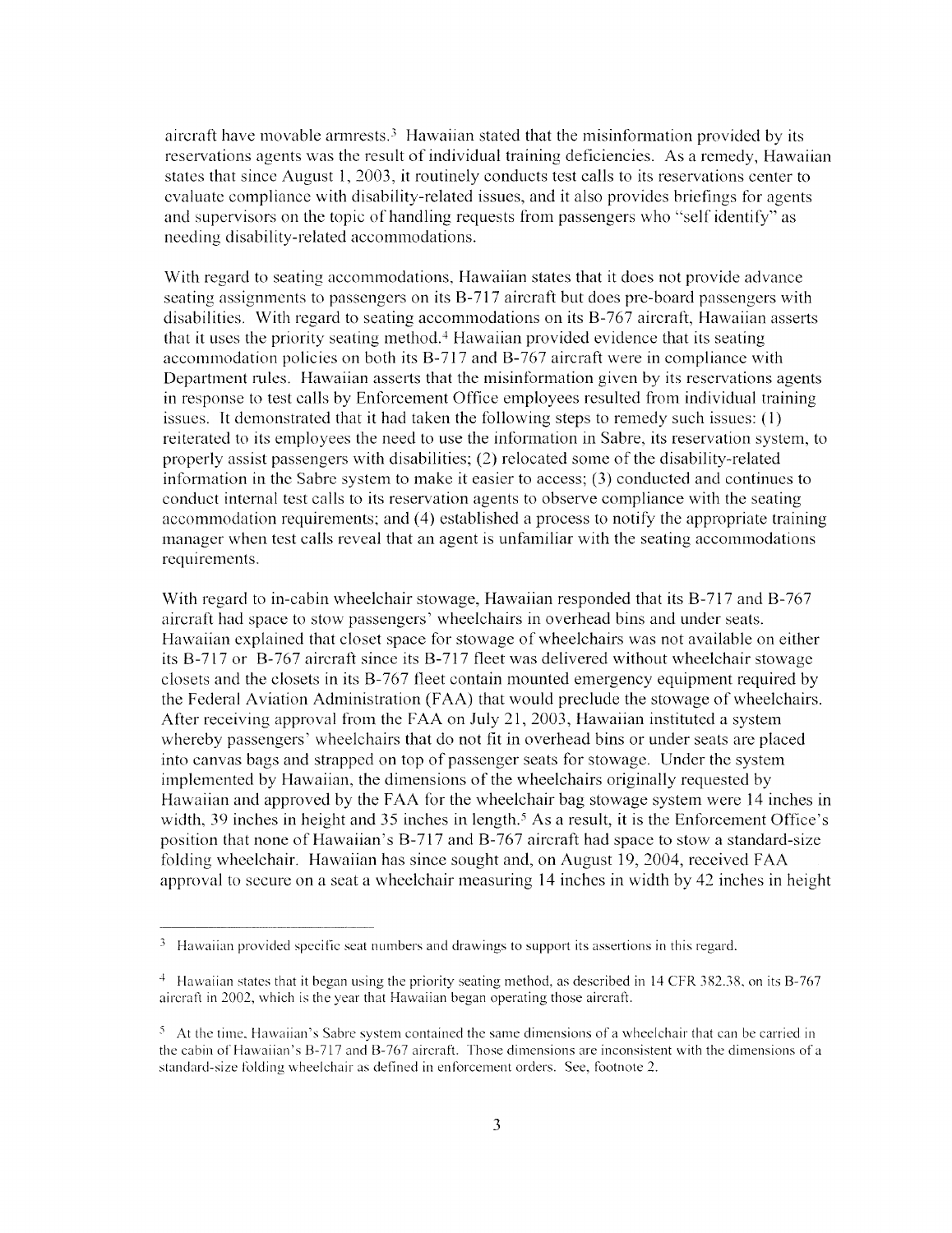by 36 inches in length. It is worth noting, however, that since April 5, 2000, Hawaiian has received 126 claims for reimbursement for damage to wheelchairs stowed in the cargo hold.

We also note that Hawaiian filed a petition for reorganization under Chapter 11 of the Bankruptcy Code on March 21, 2003. On May 18, 2005, the United States Bankruptcy Court for the District of Hawaii in Civil Action 08-00817 (D. Haw.) confirmed the Third Amended Joint Plan of Reorganization of Joshua Gotbaum, as Chapter 11 Trustee for Hawaiian Airlines, Inc., The Official Committee of Unsecured Creditors, Hawaiian Holdings, Inc., HHIC, Inc., and RC Aviation LLC, dated as of March 11, 2005 (the "Plan"). Pursuant to Article 5.1 of the Plan, Hawaiian represents that it has authority to carry out the obligations set forth in this Consent Order.

#### **APPLICABLE SECTIONS OF 14 CFR PART 382**

The ACAA and its implementing regulation, 14 CFR Part 382, forbid discrimination in the provision of air transportation against qualified individuals with disabilities. *See* 49 U.S.C.  $\S$  41705; 14 CFR  $\S$  382.7(a)(1). Specifically at issue in this case are four sections in Part 382 related to movable armrests, seating accommodations and in-cabin stowage of wheelchairs.

With regard to movable aisle armrests, section  $382.21(a)(1)(i)$  requires that all new aircraft "with 30 or more passenger seats on which passenger aisle seats have armrests shall have movable aisle armrests on at least one-half of passenger aisle seats."<sup>6</sup> When calculating the total number of passenger aisle seats with armrests, aisle seats "on which a movable armrest is not feasible or aisle seats which a passenger with a mobility impairment is prccluded from using by an FAA safety rule," (e.g., seats with integrated trays in the armiests and exit row seating), are excluded from the count.<sup>7</sup> Thus, the first step to determining compliance under section 382.2 1*(a)(*l)(i) is to count the total number of aisle seats **on** board an aircraft (including first class, business class and coach) and subtract, from that number, those aisle scats where the installation of movable armrests is not feasible or barred by an FAA safety rule. Fifty percent of the remainder mist be movable.

Section 382.38 requires that carriers that provide advance seat assignments provide seating accommodations for individuals with a disability by using either the "block" or "priority" method. Under the block seating method, an air carrier must hold, or block, certain seats until 24 hours before the scheduled departure of the flight to accommodate the following four types of individuals who self identify to the carrier: (1) a passenger who uses an aisle chair to access an aircraft seat; (2) a passenger who is assisting a passenger with a disability; (3) a passenger who is traveling mith a service animal; and (4) a passenger who has a fused or immobilized leg.<sup>8</sup> Under the priority seating method, air carriers may assign to any passenger

<sup>&</sup>lt;sup>6</sup> "Having movable armrests on half the rows . . . ensure[s] that a handicapped person can use a seat in any portion of the aircraft, permitting greater overall accessibility and enhancing the provision of services in an integrated setting." Nondiscrimination on the Basis of Handicap in Air Travel, 55 FR 8008, March 6, 1990.

 $7 \t14$  CFR 382.21(a)(1)(ii).

<sup>&</sup>lt;sup>8</sup> For passengers with other types of disabilities, the carrier is not required to offer these passengers one of the seats blocked for use by the four categories of individuals identified in section 382.38(a). However, the carrier must assign seats, not already assigned to another passenger that would accommodate those passengers' needs.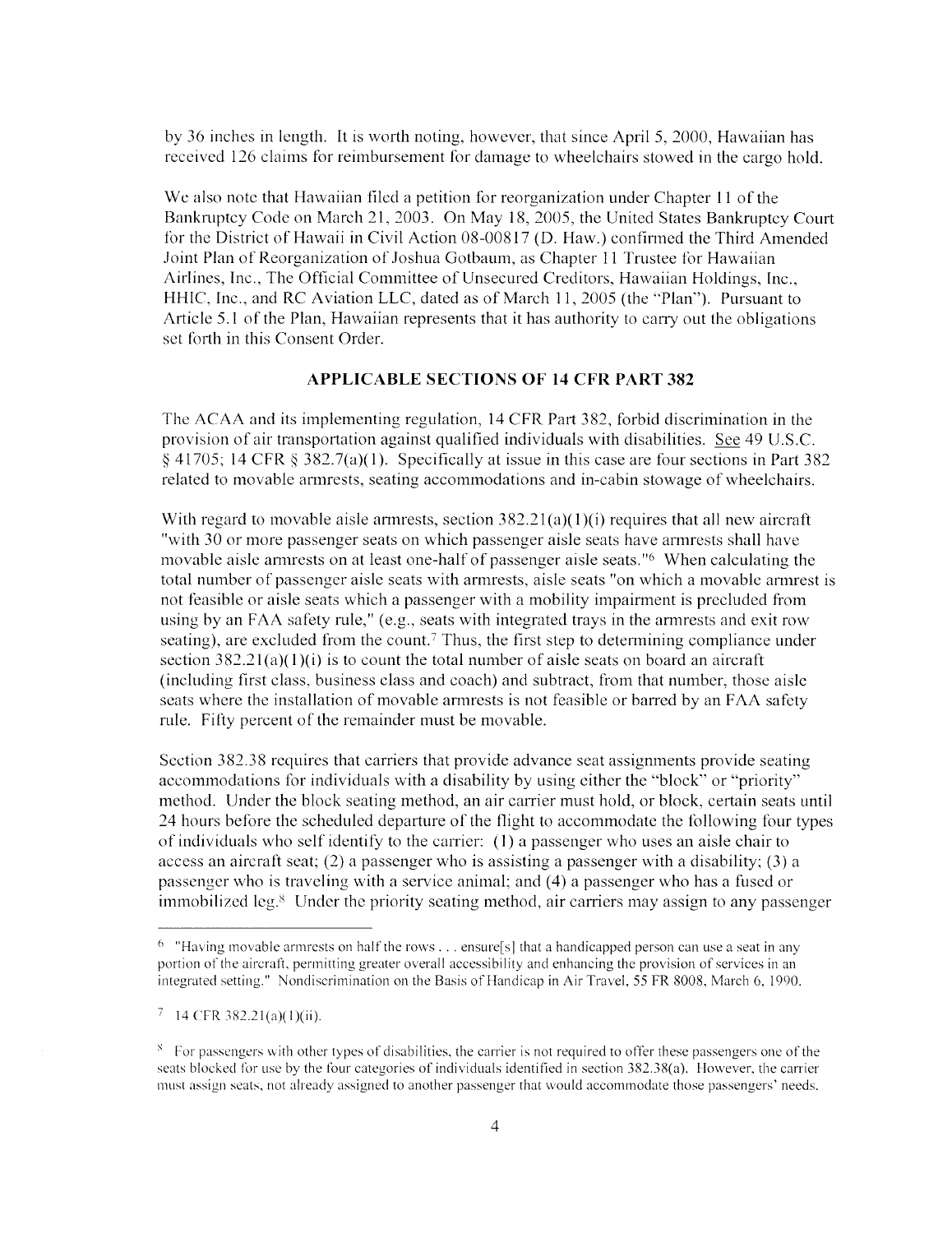the seats required to be available to the four categories of individuals described above and identified in section 382.38(a) under the condition that the carrier provide notice that all passengers assigned these seats at any time prior to one hour before the scheduled departure of the flight could be reassigned, if individuals from these four categories subsequently request those seats.<sup>9</sup> Carriers that do not provide advance seat assignments must provide seating accommodations for individuals with a disability by allowing them to board the aircraft before other passengers or through an alternative method that has been approved by the Department of Transportation.

Section  $382.45(a)(1)$  requires that carriers make available to passengers, upon request, information concerning the "location of seats, if any, with movable armrests." Inherent in this responsibility is the duty to provide proper information that comports with the carrier's policies and procedures as well *as* the ACAA and 14 CFR Part 382.

Another aircraft accessibility requirement, section  $382.21(a)(2)$ , requires that "[a]ircraft with 100 or more passenger seats shall have a priority space in the cabin designated for stowage of at least one folding wheelchair."<sup>10</sup> Under this section, the term "folding" refers to the accordion-like movement of a wheelchair, where the two sides of the frame are brought together. The term "folding" does not anticipate disassembly, including the removal of the large or small wheels of the wheelchair.<sup> $\text{11}$ </sup> The term "wheelchair" refers to standard-size wheelchairs.<sup>12</sup> Taking these terms together, section  $382.21(a)(2)$  requires that all new aircraft with 100 or more seats maintain *a* space that is large enough to stow at least one passenger's standard-size folding wheelchair on a priority basis.

In addition to the ACAA and Part 382, the issues described above appear to involve unfair **a~id**deceptive trade practices in violation of49 U.S.C. *3* 41712. To the extent that the apparent ACAA and Part 382 violations occurred in interstate air transportation, the incidents are also violations of49 U.S.C. *3* 41702, which requires that air carriers provide safe and adequate interstate air transportation. Finally, to the extent that the apparent ACAA and Part 382 violations occurred in foreign air transportation they constitute violations of49 U.S.C.

even if those seats are not available for assignment to the general passenger population at the time of the request. See sections  $382.38(b)(1)$  and  $382.38(c)(1)$ .

 $9\degree$  For passengers with disabilities different from the four categories identified in section 382.38(a), the carrier must assign seats, not already assigned to another passenger that would accommodate those passengers' needs even if those seats are not available for assignment to the general passenger population at the time of the request. See sections 382.38(b)(2) and  $382.38(c)(2)$ .

 $10$  Section 382.21(a)(2) applies to "new aircraft" ordered by a carrier after April 5, 1990 or delivered to a carrier after April 5, 1092.

 $11$  This understanding relies on the plain meaning of the word "folding." For example, Webster's Ninth New Collegiate Dictionary defines the term "folding" as: "to lay one part over another part of. . . to reduce the length or bulk of by doubling over . . . to clasp together . . . a part doubled or laid over another part . . .."

<sup>12</sup> Our interpretation of "wheelchair" as used in section  $382.21(a)(2)$  is within the meaning of the generic term "wheelchair," which has no size limitation in and of itself, or as used in the regulation (other than folding). As mentioned in footnote 2, a standard-size wheelchair is 13 inches wide by 36 inches high by 42-50 inches long.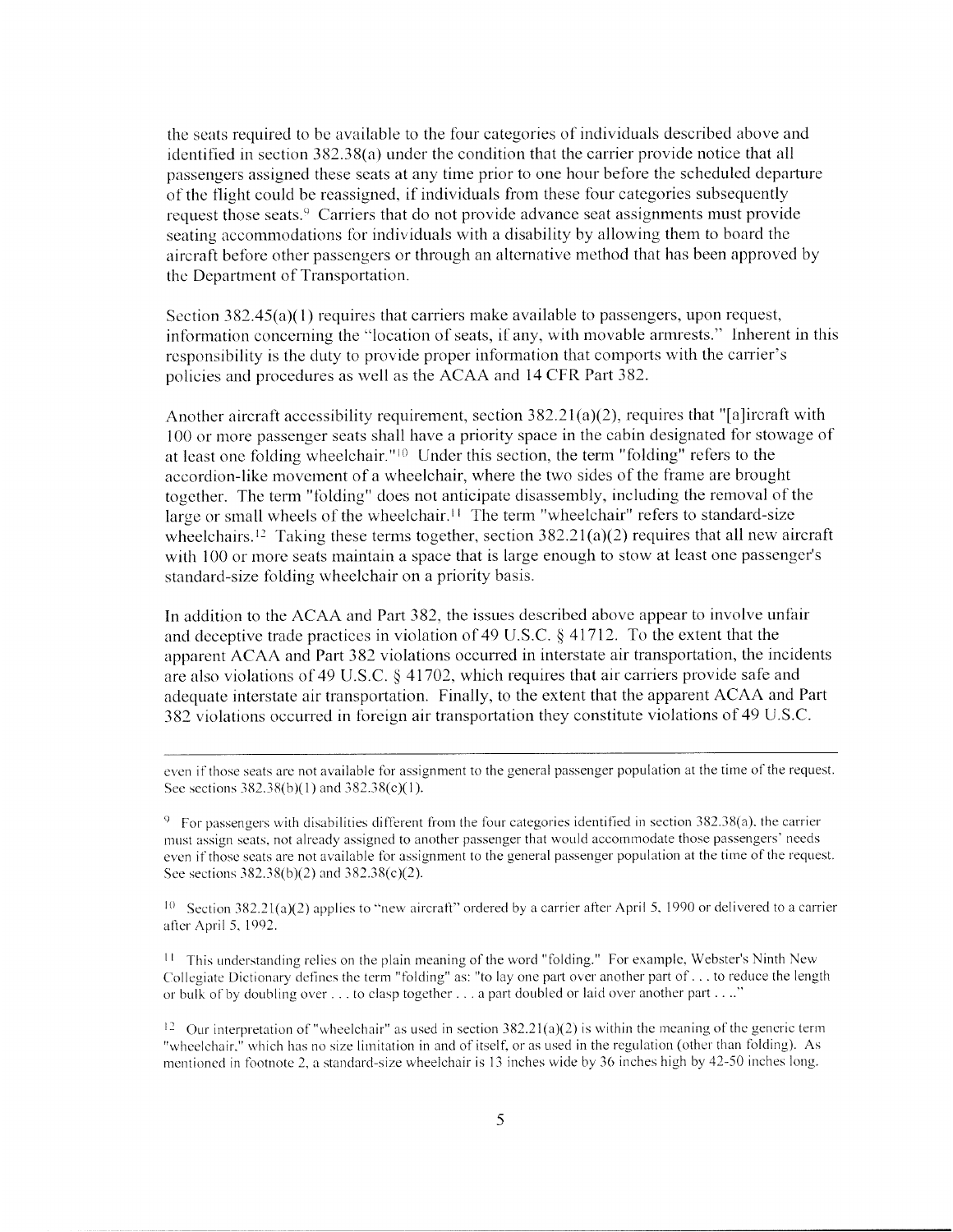$\frac{41310(a)}{a}$ , which prohibits an air carrier from subjecting a person to unreasonable discrimination in foreign air transportation.

#### **ANALYSIS**

This order focuses on the stowage of a passenger's standard-size folding wheelchair inside the cabin of Hawaiian's B-717 and B-767 aircraft.<sup>13</sup> Section 382.21(a)(2) requires that new aircraft with at least 100 seats have a priority space for the stowage of at least one standard-**SIX** folding mheelchair for use by a requesting passenger with a disability. Further, it is the Enforcement Office's position that a standard-size wheelchair when folded is approximately  $36$  inches in height, by 13 inches in width, by 42 to 50 inches in length. The evidence shows that Hawaiian took delivery of its B-717 and B-767 aircraft in 2001 and 2002 but did not configure its aircraft with an in-cabin stowage space for a standard-size folding wheelchair as defined by the Enforcement Office until August 2004. In July 2003, Hawaiian received approval from FAA Cabin Safety to use the canvas bag stowage system to stow a folding wheelchair on top of seats in the cabins of the B-717 and B-767 aircraft. However, the dimensions submitted by Hawaiian and listed in the FAA approval were smaller than the dimensions of a DOT-defined "standard size" wheelchair. Between July 2003 and August 2004, it appears that Hawaiian stowed all folding wheelchairs in the bags, when requested by a passenger. In August 2004, Hawaiian received an amended approval from the FAA for the canvas bag system, which revised the approved specifications to permit stowage of DOTdefined "standard size" wheelchairs in the bags. Thus, as of August 2004, Hawaiian was, and currently is, in full compliance with the requirement for the in-cabin stowage of wheelchairs.

In mitigation, Hawaiian notes that six of the aircraft in Hawaiian's 767 fleet were leased by Hawaiian. and therefore Hawaiian did not have control over whether such aircraft were built with stowage closets. Hawaiian further states that neither the type design standards for the B-717 and B-767 in 14 CFR Part 25 nor the air carrier operating rules in 14 CFR Part 121 include a requirement for a closet to accommodate the in-cabin stowage of a "standard size" wheelchair, but that Hawaiian accommodated wheelchairs through use of the canvas bag system beginning in July 2003. Notably, according to Hawaiian the bags it used for in-cabin stowage of wheelchairs could accommodate wheelchairs larger than the dirneiisions for which Hawaiian originally received FAA approval. Hawaiian states that it sought and received FAA approval of those dimensions based on its own estimate of the "standard size" of a wheelchair, not as an effort to disregard the law or the interests of the disabled community. Thus, Hawaiian contends that from July 2003 forward it has accommodated every passenger's request for the in-cabin stowage of a folding wheelchair in both its B-717 and B-767 aircraft.

Hawaiian states that it is committed to expending more than \$535,000 in annual training for its employees in assisting and accommodating disabled passengers. According to Hawaiian, this expenditure for an annual training course will help ensure that all relevant employees are aware of the requirements under Part 382 and that reservation, counter and flight personnel are fully aware of their and the carrier's responsibilities to the disabled community.

<sup>&</sup>lt;sup>13</sup> In light of the remedial actions Hawaiian has taken to ensure that its reservation agents provide accurate in forination regarding mowable arinrcsts and seating accommodations, the Enforcement Oftice will not pursue enforcement action with respect to these issues in this consent order.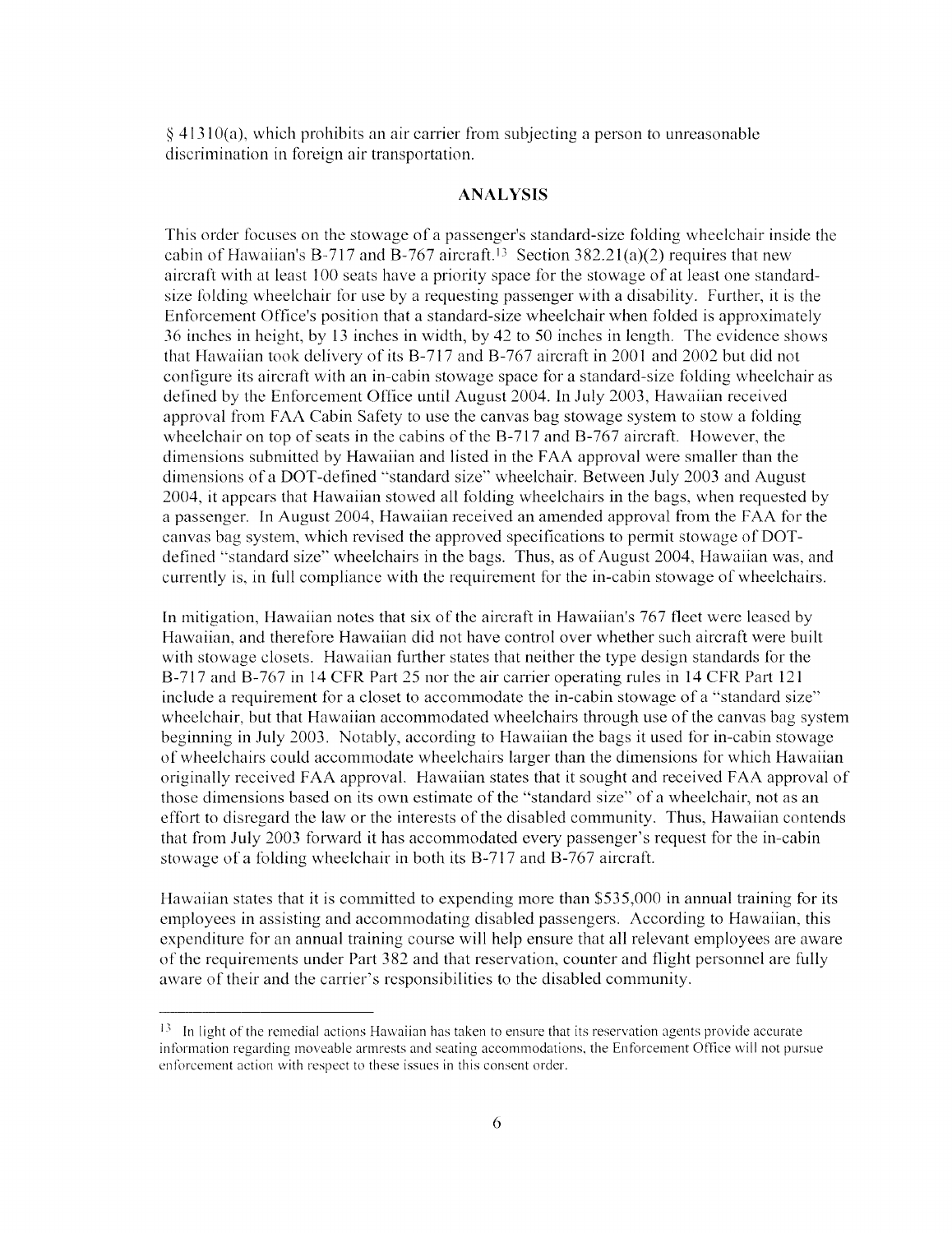In addition, Hawaiian states that it has budgeted for and will be replacing all boarding chairs at each of its airports. Together with the new boarding chairs, Hawaiian states that it is purchasing a passenger transfer kit (PTK) that will allow its employees to assist disabled passengers more easily to and from aircraft seats as well as to and from their personal wheelchairs. According to the carrier, all of Hawaiian's customer contact employees will be trained on the operation and use of the PTK. At the same time, Hawaiian states that it will be purchasing new 1%heelchairs at airports where Hawaiian uscs its own wheelchairs, and will be adding at least one Hawaiian-owned wheelchair at each airport that utilizes contract service vendors. The total expenditure for this replacement project, according to Hawaiian, is approxiinately SS0,OOO initially, with an ongoing monthly maintenance charge that will ensure that the equipment is maintained properly.

On or about July *2005,* Hawaiian states that it will be outsourcing its existing supplemental oxygen program, which is currently done in-house, to a third party vendor, at an annual cost of approximately \$115,875. According to the carrier, this will allow Hawaiian to provide improved service to its disabled customers, as there will be more flexibility in the oxygen flow rates available to passengers. Hawaiian is also in the process of implementing a program to permit passengers to use their own AirSep Lifestyle and/or Inogen One portable oxygen concentrator (POC) devices in the cabin during flight. Hawaiian states that the cost of implementing this program, including testing the devices to ensure that they will not cause interference with aircraft navigation and communication systems and training the appropriate Hawaiian personnel, will be approximately *\$50,000.* 

Additionally, Hawaiian states that it will create a new special services website with information directed at disabled passengers. The total expenditure for the website upgrade is \$69,800.

Hawaiian contends that the above described activities reflect a continuing commitment necessitating expenditure of inore than *\$600,000* for next year alone and a commitment to annually spend approximately \$530,000 dedicated solely to ensuring that people with disabilities are treated in **a** manner that is respectful, fully compliant with the law and in accordance with Hawaiian's business plan.

The Enforcement Office views Hawaiian's failure to provide proper stowage space for a passenger's folding w heelchair under 14 CFR **8** 382.21(a)(2), as described above, seriously. Although the Enforcement Office appreciates that space inside the closets on Hawaiian's 767 aircraft may be limited because the closets contain FAA mandated emergency equipment, Hawaiian has not produced any evidence that this FAA requirement precluded the creation of another space inside the cabin large enough to stow a standard-size wheelchair at the time the aircraft were ordered. The Enforcement Office does, however, recognize that Hawaiian has provided storage for certain folding wheelchairs in both the B-717 and the B-767 since July 2003. After careful consideration, the Enforcement Office believes that enforcement action is warranted. In order to avoid litigation on this matter, Hawaiian has agreed to settle these matters and enter into a consent order to cease and desist from future similar violations.

By this order, the Department finds that between 2001 when Hawaiian took delivery of its new B-7 17s and August 2004, Hawaiian failed to act in accordance with the ACAA and Part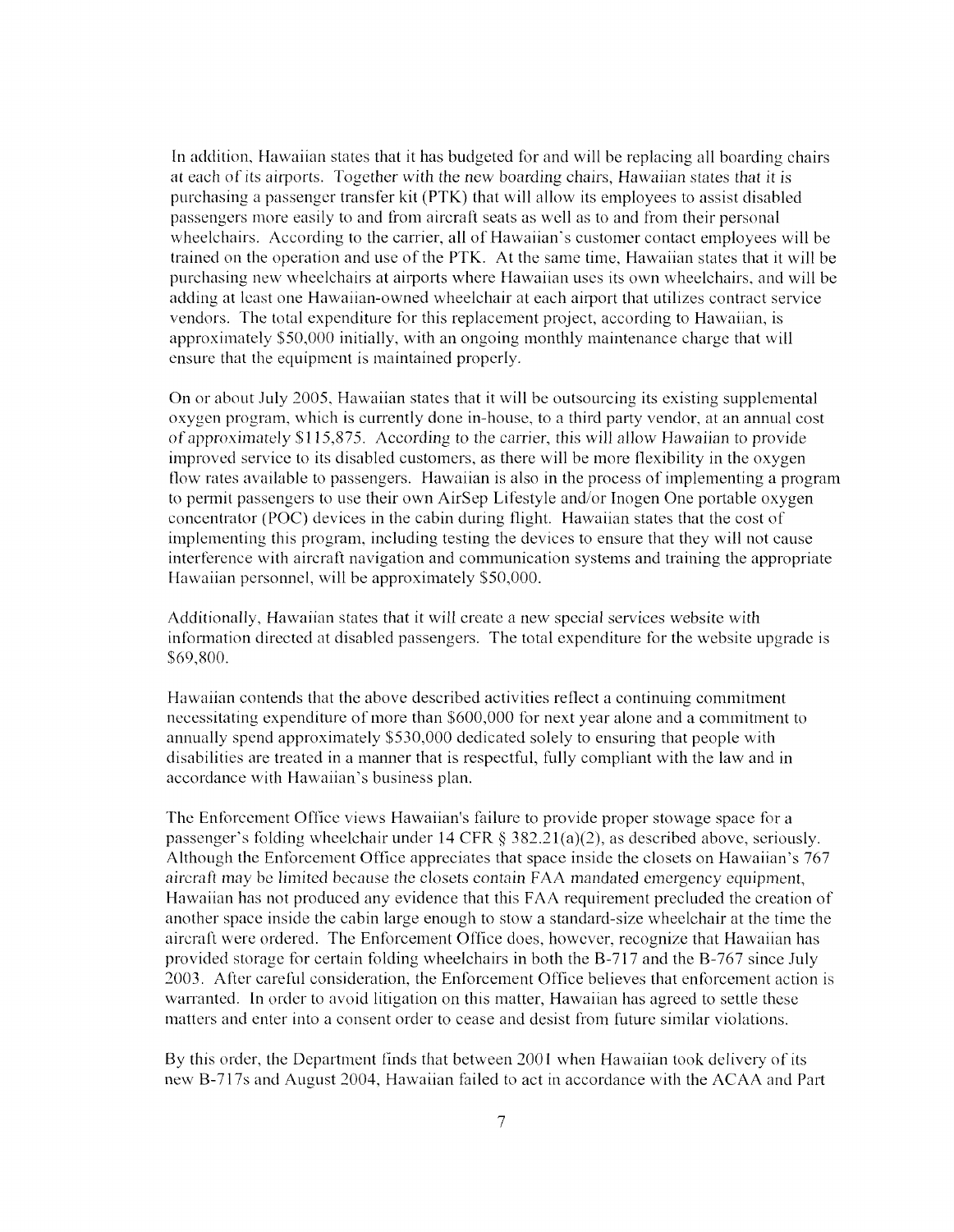382 in failing to provide a space for the in-cabin stowage of at least one passenger's standardsize folding wheelchair on new aircraft with at least 100 seats. This order directs Hawaiian to cease and desist from similar violations in the future and assesses a civil penalty of Sl00,000 for violations after March 20, 2003, in compromise of the penalties otherwise assessable under 49 U.S.C. *3* 46301, subject to credit offsets of up to \$90,000 and to the payment schedule set forth below. All but \$10,000 of this civil penalty will be offset by expenditures related to the following:  $(1)$  implementing a program to permit passengers to utilize their own Airsep Lifestyle or Inogen One POCs in the cabin during flight; (2) creating a new special services website with information directed at the needs of disabled passengers; and (3) providing a link from Hawaiian's website to information on DOT's website regarding DOT's toll-free hotline in order to educate and assist individuals in resolving disability-related air travel problems. The civil penalty amount of \$100,000 shall be deemed an allowed administrative expense. \$10,000 of that amount shall be paid in accordance with the Plan. The remainder of the civil penalty, \$90,000, shall be deemed satisfied if Hawaiian satisfactorily implements the above directive and provides the reports required in ordering paragraphs 10 through 12 within the time periods specified in this order.

The penalty assessment provisions of this order have been fashioned to take into account Hawaiian's bankruptcy proceedings and are not a demand for payment to the extent prohibitcd by section 362(a) of the Bankruptcy Code. This agreement is without prejudice to any other right to set-off against this claim any federal debts owed to debtors by this or any other federal agency.

In addition, this order directs that Hawaiian complete the attached accessibility checklist and return it to the Enforcement Office within 30 days of the date of this order. The Enforcement Office believes that this consent order and the penalty it assesses will provide a strong incentive for Hawaiian and other carriers to comply with the ACAA and 14 CFR Part 382.

This order is issued under the authority contained in 49 CFR 1.57a and 14 CFR 382.15.

### **ACCORDINGLY,**

1. Based on the above discussion, we approve this settlement and the provisions of this order as being in the public interest;

2. We find that Hawaiian Airlines violated the requirements of  $14$  CFR 382.21(a)(2) by failing to provide space to stow one passenger's standard-size folded wheelchair on its new aircraft with at least 100 seats;

3. We find that the conduct described in ordering paragraph 2, violated the Air Carrier Access Act, 49 U.S.C. \$ 41705;

4. We find that to the extent the violations described in ordering paragraph 2 occurred in foreign air transportation, the conduct violated 49 U.S.C.  $\S$  41310(a);

5. We find that to the extent the violations described in ordering paragraph 2 occurred in interstate air transportation, the conduct violated 49 U.S.C.  $\&$  41702;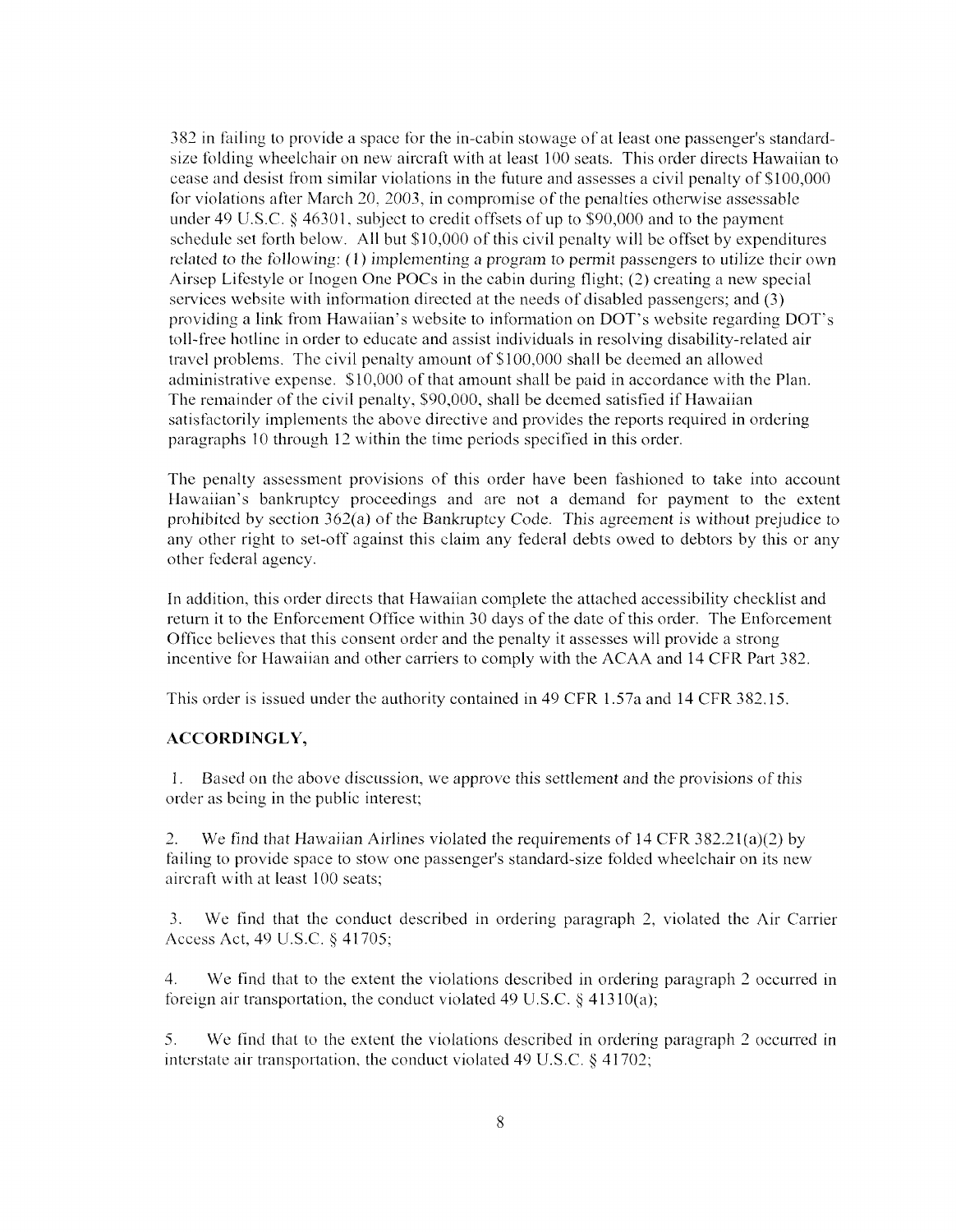6. We find that the violations described in ordering paragraph 2 involved unfair and deceptive practices and thereby violated 49 U.S.C. **9** 41712;

7. We order Hawaiian Airlines and its successors and assigns to cease and desist from further violations of 14 CFR Part 382 and 49 U.S.C.  $\&$  41310, 41702, 41705, and 41712 by engaging in the conduct described in ordering paragraph 2;

8. Hawaiian is assessed a civil penalty in the amount of \$100,000 in compromise of the civil penalties that might otherwise be assessed by the Department of Transportation for the violations occurring subsequent to March 21, 2003, as found in ordering paragraphs 2 through 6 of this order.

*9.* The civil penalty assessed in ordering paragraph 8 shall be satisfied in the following manner:

- a. Hawaiian shall remit \$10,000 in the manner provided for in ordering paragraph 17 within thirty (30) days of when this Consent Order becomes final.
- b. Hawaiian shall make the expenditures described in ordering paragraphs  $10, 11$ , and 12, below, to improve its quality of service to air travelers with disabilities.<sup>14</sup> Hawaiian shall further document its expenditures in the manner described in ordering paragraphs 10, 11, and 12, below. Twenty four months after the service date of this order, the remaining \$90,000 of the allowed administrative expense of the Department of Transportation set forth in ordering paragraph 8 shall be deemed satisfied if Hawaiian has made and documented the expenditures described in ordering paragraphs 10, 11, and 12, below.

10. The expenditures shall, in part, consist of funds spent by Hawaiian to implement a program to perinit passengers to use their own AirSep Lifestyle and Inogen One POCs, as permitted by the FAA, in the cabin during flight. Hawaiian's program shall include testing to ensure that the device does not cause interference with electrical, navigational, or communication equipment on all its aircraft. The program shall also include training for Hawaiian's gate and rcservalion agents and flight attendants. Hawaiian shall have up to 12 months to make this improvement. Within 12 months of the servicc date of this order, Hawaiian shall submit:

- *a.* a statement, with supporting documentation, showing the total expenditures for implementing the program allowing passengers to use certain POCs, including expenditures related to testing the device and training of personnel;
- b. a detailed explanation of the method used by Hawaiian to determine the total expenditures for implementing the program; and

 $14$  Hawaiian and the Enforcement Office acknowledge that the commitments agreed to in ordering paragraphs 10, 11, and 12 are not expressly required by the text of 14 CFR Part 382.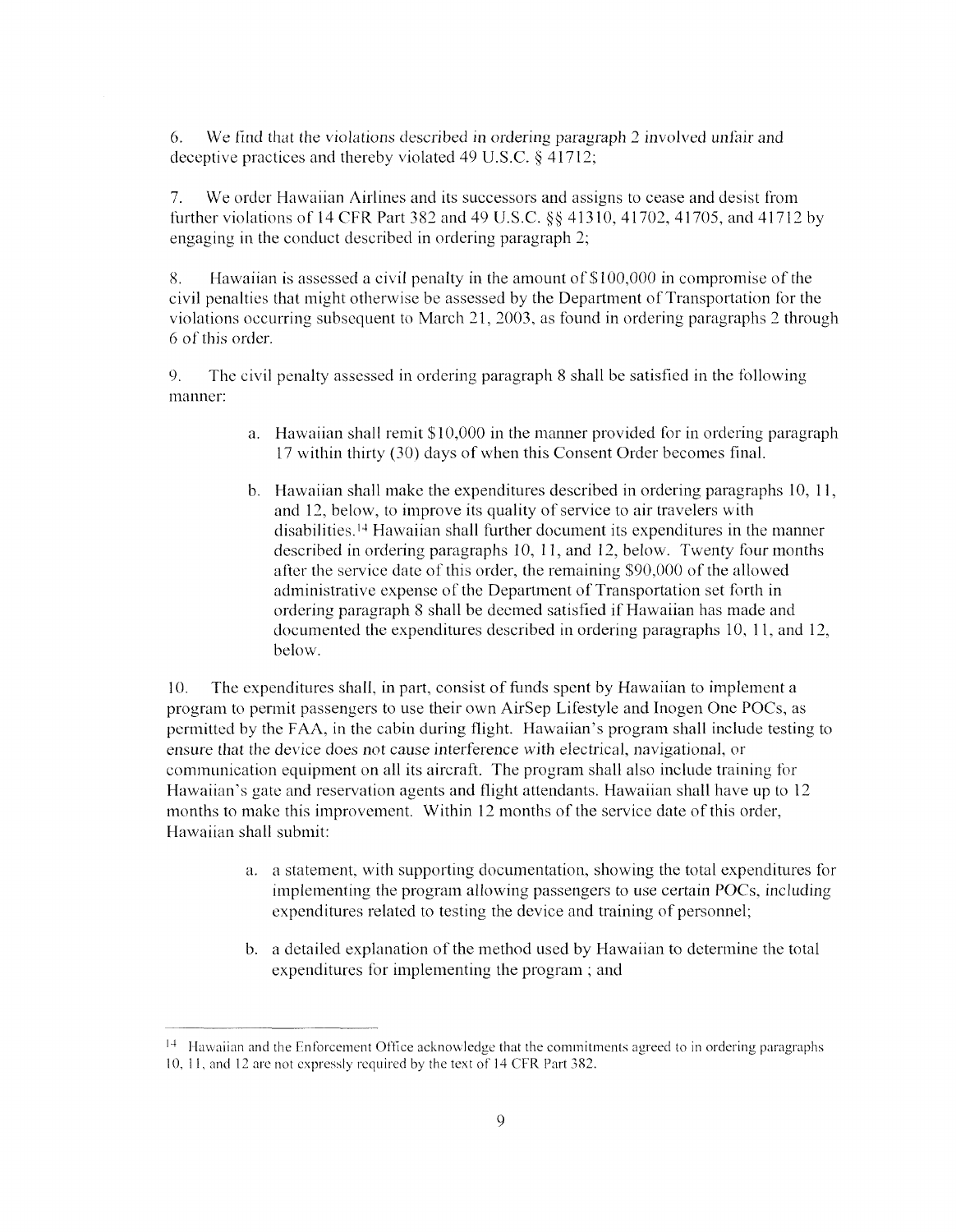c. a sworn statement from an appropriate company official, demonstrating that the total expenditures were properly expended;

1 1. The expenditures shall also consist, in part, of the funds spent by Hawaiian to create a new special services website with information directed at the needs of disabled passengers. Hawaiian shall have up to 12 months to make this improvement. Within 12 months of the service date of this order. Hawaiian shall submit:

- a. a statement, with supporting documentation, showing the total expenditures for creating the website;
- b. a detailed explanation of the method used by Hawaiian to determine the total expenditures for creating the website; and
- c. a sworn statement from an appropriate company official, demonstrating that the total expenditures were properly expended;

12. The expenditures shall also consist, in part, of the funds spent by Hawaiian to provide a link from Hawaiian's website to information on DOT's website regarding the DOT's toll-free hotline in order to educate and assist individuals in resolving disability-related air travel problems. Hawaiian shall have up to 12 months to make this improvement. Within 12 months of the service date of this order, Hawaiian shall submit:

- a. a statement, with supporting documentation, showing the total expenditures related to establishing the link from Hawaiian's website to DOT's website;
- b. a detailed explanation of the method used by Hawaiian to determine the total expcnditures related to establishing the link; and
- c. a sworn statement from an appropriate company official, demonstrating that the total expenditures were properly expended;

13. The improvements described in paragraphs 10 through 12 inay be amended with the approval of the Enforcement Office. If Hawaiian intends to seek a change in the type of improvement made, it must notify and obtain approval from the Enforcement Office 60 days prior to the date documentation is due pursuant to ordering paragraphs 10, 1I, and 12;

14. Any failure by Hawaiian to make the expenditures in accordance with ordering paragraphs  $8, 9, 10, 11,$  and  $12$  or to document them adequately to the Enforcement Office shall constitute a violation of this consent order and shall subject Hawaiian to the deferred portion of the **S**100,000 penalty;

15. Hawaiian Airlines shall notify the Enforcement Office within 30 days if it changes in any manner its designated space to stow passengers' standard-size folding wheelchairs on its Boeing 717 or 767 aircraft, or other aircraft governed by  $14$  CFR 382.21(a)(2);

16. Hawaiian Airlines shall complete the attached accessibility checklist and return it to the Enforcement Office within 30 days of the service date of this order; and